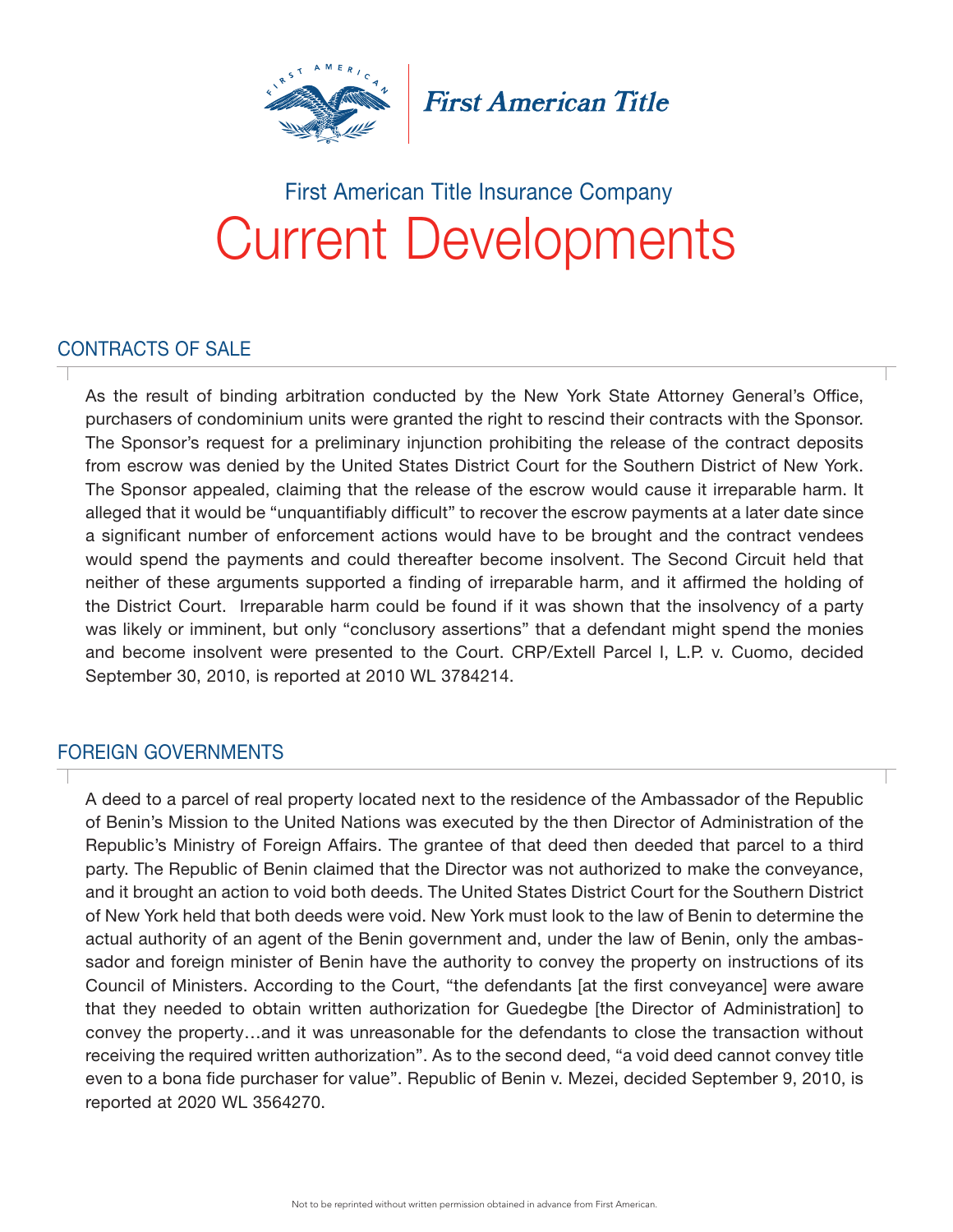#### FOREIGN MISSIONS ACT/FOREIGN SOVEREIGN IMMUNITIES ACT

Current Developments issued September 5, 2006 reported on litigation brought to determine the validity of tax liens filed by The City of New York against property of the Permanent Mission of India to the United Nations and the Principal Resident Representative of the Mongolia People's Republic to the United Nations. The City has been levying real estate taxes on those portions of the buildings on the property in question used as residences for staff below the rank of ambassador. The Second Circuit Court of Appeals, affirming the ruling of the federal district court, held, in a decision reported at 446 F. 3d 365, that the District Court had jurisdiction under the Federal Sovereign Immunities Act (28 USC Section 1604) to hear the controversy. The cases were remanded to the District Court for a determination on the merits.

The District Court, in a ruling reported at 533 F. Supp. 2d 457, held that the parts of the properties used to house staff were subject to real estate taxation. However, on June 23, 2009, while an appeal from that ruling was pending, the United States Department of State, pursuant to its authority under the Foreign Missions Act (22 U.S.C. Section 4301 et seq.), issued a notice exempting from real estate taxes property owned by foreign governments used to house the staff of permanent missions to the United Nations, of the Organization of American States or of consular posts. The notice expressly preempted inconsistent state and local laws to the contrary and it applied retroactively to real estate taxes previously assessed.

The United States Court of Appeals for the Second Circuit, finding that the State Department acted within its statutory authority, reversed the holding of the District Court and directed it to dismiss the actions. According to the Court of Appeals, "the Foreign Missions Act permits the State Department to designate affirmative benefits such as tax exemptions and that the Act allows the State Department to make such tax exemptions preemptive of State and municipal tax laws", and it could do so retroactively. Further, issuance of the notice was within the "foreign affairs function" exception to the "notice and comment" requirements of the Administrative Procedure Act (5 U.S.C. Section 553 (a)(1)). The City of New York v. The Permanent Mission of India to the United Nations, decided August 17, 2010, is reported at 2010 WL 3221889.

#### INDIAN LAND CLAIMS/THE ONEIDA INDIAN NATION

As reported in Current Developments issued May 31, 2007, three Oneida Indian tribal groups brought an action to recover approximately 250,000 acres of land in the Counties of Oneida and Madison, alleging that the lands were transferred to the State of New York between 1795 and 1846 in violation of the Indian Trade and Intercourse Act (barring the sale of tribal land without the consent of the federal government), the Treaty of Canandaigua, and federal common law. The case was originally brought against Madison and Oneida Counties, seeking compensation for their illegal occupancy of certain of those lands; the State of New York was named a defendant in 2000. The United States intervened in the litigation in 1998.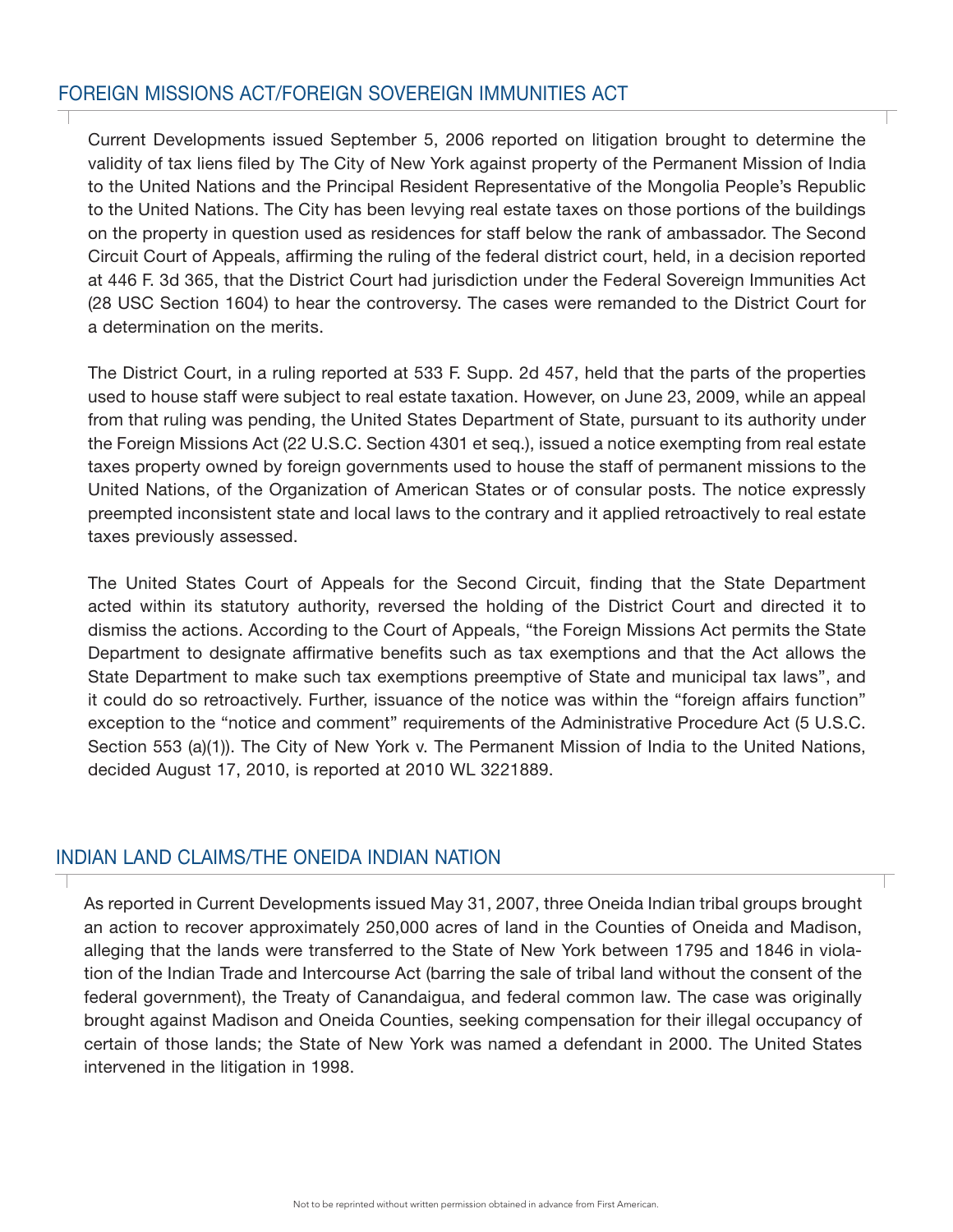In 2007, the United States District Court for the Northern District of New York, in a ruling reported at 500 F. Supp. 2d 128, held that laches barred the Plaintiffs' possessory claims, but the Plaintiffs' claims for unconscionable consideration in connection with the original land transfers could proceed. The Second Circuit Court of Appeals, in a decision issued on August 9, 2010, affirmed the dismissal of the Plaintiffs' possessory claims but reversed on the Plaintiffs' non-possessory claims. According to the Court, the possessory claims were barred by equitable principles, such as laches, acquiescence and impossibility, applied in the Second Circuit's 2005 decision in Cayuga Indian Nation v. Pataki ("Cayuga"), reported at 413 F. 3d 266; the non-possessory claims are barred by New York's sovereign immunity and by equitable defenses. (In Cayuga, the Court found that "possessory claims - claims premised on the assertion of a continuing right to possession of ancient tribal lands - are by their nature disruptive, in that they call into question settled land titles"). The damage claim for violation of the Indian Trade and Intercourse Act was similarly barred. Oneida Indian Nation of New York v. County of Oneida is reported at 2010 WL 3078266.

#### INTERSTATE LAND SALES FULL DISCLOSURE ACT ("ILSA") - (15U.S.C. SECTION 1701 ET SEQ.)

- Under subsection (d) of Section 1703 ("Requirements respecting sale or lease of lots") of the ILSA, "[a]ny contract or agreement which is for the sale or lease of a lot not exempt under section 1702 of this title and which does not provide – (1) a description of the lot which makes such lot clearly identifiable and which is in a form acceptable for recording by the appropriate public office responsible for maintaining land records in the jurisdiction in which the lot is located…may be revoked at the option of the purchaser or lessee for two years from the date of the signing of such contract or agreement..".

The United States District Court for the Southern District of New York, granting the Plaintiffs' motion for summary judgment, held that since the signatures to a contract of sale with the Sponsor for a condominium unit were not acknowledged the Plaintiffs were entitled to rescind the contract and be refunded their contract deposits, with interest; the contract, containing a description of the property to be conveyed, was not in recordable form. Bacolitsas v. 86th & 3rd Owner, LLC, decided September 21, 2010, is reported at 2010 WL 3734088.

- Under subsection (a)(1)(B) of Section 1703 of the ILSA, a developer may not use "any means or instruments of transportation or communication in interstate commerce, or of the mails…to sell or lease any lot unless a printed property report, meeting the requirements of section 1707 of this title, has been furnished to the purchaser or lessee in advance of the signing of any contract or agreement by such purchaser or lessee".

In Nu-Chan, LLC v. 20 Pine Street LLC, the Sponsor of a condominium offering subject to ILSA did not provide the Plaintiffs, prior to signing their purchase agreements, a property report, as required by Section 1703(c), and the contracts did not include a notice of the Plaintiffs' right to rescind within two years, as required by Section 1703(d). Since the Plaintiffs did not demand rescission within two years, the Supreme Court, New York County, granted Defendant-Sponsor's motion for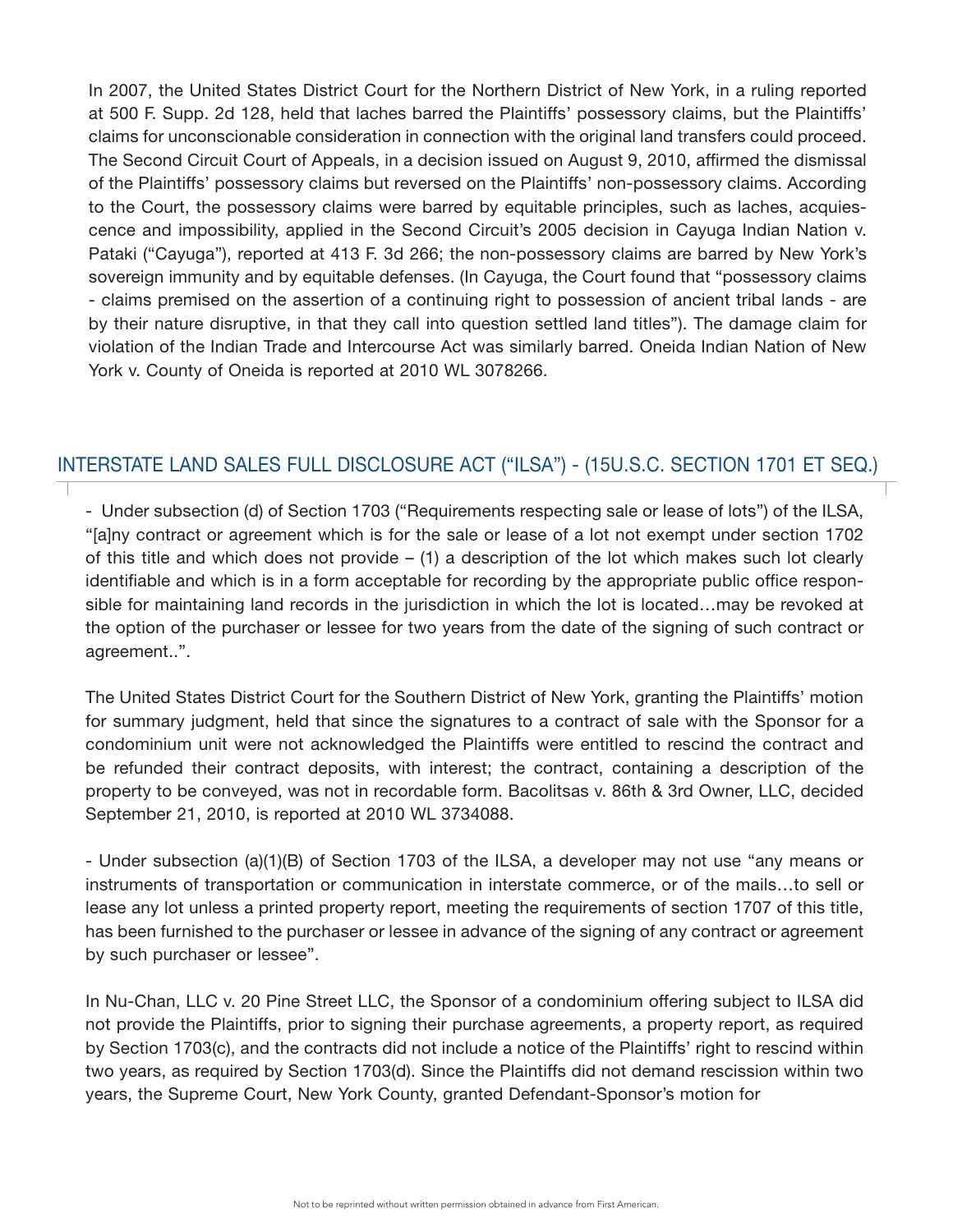summary judgment with respect to the Plaintiffs' claims regarding the automatic rescission right under Section 1703(d). However, under Section 1709(b) ("Civil liabilities"), "[a] purchaser or lessee may bring an action at law or in equity against the seller…to enforce any rights under subsection (b), (c), (d) or (e) of section 1703 of this title" and, under Section 1711(b), an action for a violation of Section 1703(c) and (d) may be maintained within three years of the date of the signing of the contract of sale. The Plaintiffs' claims for equitable rescission and damages under Section 1709(b), having been asserted within three years, were not barred. This decision, dated September 30, 2010, is reported at 2010 WL 3825734.

#### MORTGAGE FORECLOSURES

Real Property Actions and Proceedings Law Section 1304 ("Required notices"), effective September 1, 2008, requires that a notice, captioned "You Could Lose Your Home. Please Read the Following Notice Carefully", be sent to a borrower at least ninety days prior to commencing a mortgage foreclosure when the loan in question is any of a "high-cost", "subprime" or "non-traditional" home loan. The law was amended effective January 14, 2010 to apply to any "home loan", as defined in RPAPL Section 1304.

The Plaintiff in Bank of America, National Association v. Maharaj did not provide proper evidentiary proof of compliance with the notice requirement of RPAPL Section 1304. Accordingly, the Supreme Court, Suffolk County, denied the Plaintiff's application for an order of reference and dismissed the action. According to Judge Mayer,

"(t)his application is an example of the scores of prior applications for orders of reference from plaintiff's counsel in this action, as well as from plaintiff-banks' attorneys in general, in which a lack of attention to detail leave this Court and, no doubt, courts throughout the State, the unenviable and overwhelming task of closely scrutinizing hundreds and thousands of foreclosure motions to effectuate the legislative protections afforded to homeowners in the throes of foreclosure..".

This case, decided September 21, 2010, is reported at 2010 WL 3769224.

#### MORTGAGE FORECLOSURES

The Supreme Court, Richmond County, granted a motion by the court-appointed temporary guardian of defendant Deborah Bernhardt to vacate a default judgment of foreclosure and sale due to the lack of personal service, dismissed the foreclosure action and canceled the notice of pendency. The Court held, however, that the purchaser of the property at the foreclosure sale would retain title to the property. The successful bidder was a bona fide purchaser for value who did not know, and had no reason to know, that the Defendant was allegedly incapacitated or incompetent. Further, it was not disputed that the Defendant had defaulted on the mortgage loan, and it was not alleged that she had any ability to redeem the property or forestall a further foreclosure by the mortgagee. U.S. Bank, N.A., as Trustee v. Bernhardt, decided August 18, 2010, is reported at 28 Misc. 3d 1234 and 2010 WL 3565527.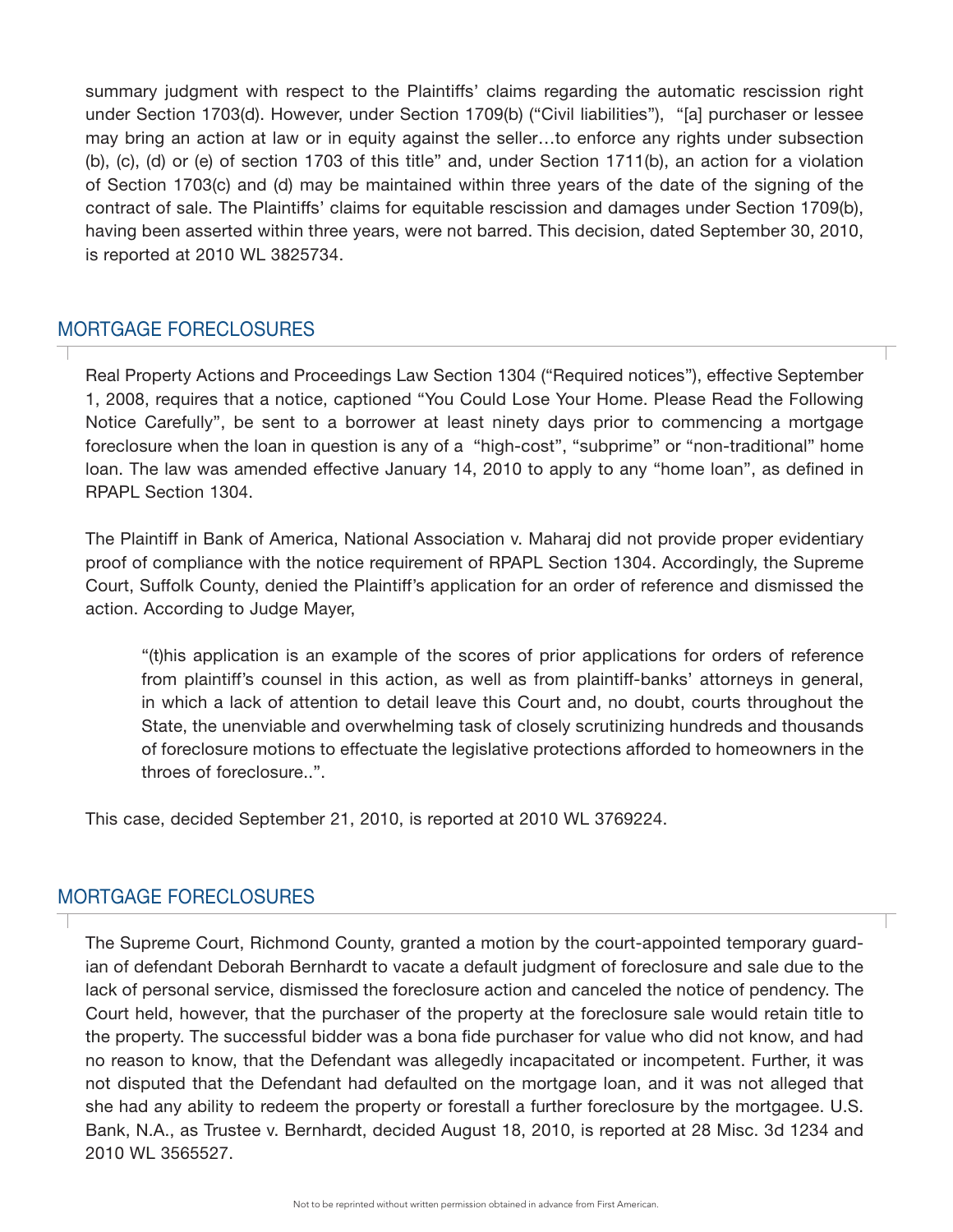A mortgage on a condominium unit in Manhattan was executed to Wall Street Bankers Ltd. ("WSB") and to the Mortgage Electronic Registration Systems, Inc. ("MERS"), acting as nominee for WSB. The mortgage secured a note made to WSB. The mortgage was assigned to LPP Mortgage Ltd. ("LPP"). WSB was not a party to the assignment and, according to Judge Madden of the Supreme Court, New York County, "there is no evidence it consented to it". LPP commenced an action to foreclose the mortgage and the defendant moved to dismiss the complaint for lack of standing to sue. The motion was granted by the Court since there were "no allegations or evidence that MERS was the owner of the note such that it could assign it to LPP. Thus, the assignment [of the mortgage and note] from MERS was insufficient to confer ownership of the note to LPP and it has no standing to bring this action". LPP Mortgage Ltd. v. Sabine Properties, LLC, decided August 27, 2010, is reported at 2010 NY Slip Op 32367, posted at: http://www.courts.state.ny.us/reporter/ pdfs/2010/2010\_32367.pdf.

#### MORTGAGE FORECLOSURES

In an action to foreclose a mortgage securing a "no income-documentation" loan, the Defendant asserted affirmative defenses that the loan was substantively unconscionable and the making of the loan was an unfair and deceptive practice in violation of General Business Law Section 349 ("Deceptive acts and practices unlawful") because the lender knew or should have known when the loan was made that the Defendant's income was insufficient to enable her to make the required payments. The mortgagee's motions to dismiss the affirmative defenses and for summary judgment were denied by Judge Spinner of the Supreme Court, Suffolk County. According to the Court, there was an issue of fact as to whether the loan was grossly unreasonable or unconscionable and, if the loan was a high cost loan or a subprime home loan, the lender had to establish, as required by Banking Law Sections 6-l(2)(k) ("High-cost home loans") and 6-m(4) ("Subprime home loans"), that it considered the borrower's ability to repay before making the loan. There was also an issue of fact as to whether the act of offering such loans to the Defendant and other homeowners in "similarly financially vulnerable or desperate situations" was materially misleading in violation of GBL Section 349. Emigrant Mortgage Company, Inc. v. Fitzpatrick, decided August 11, 2010, is reported at 906 N.Y.S. 2d 874.

#### MORTGAGE RECORDING TAX/NEW YORK STATE TRANSFER TAX

New York State's Department of Taxation and Finance has announced that the interest rate to be charged for the period October 1, 2010 – December 31, 2010 on late payments and assessments of mortgage recording tax and the State's Real Estate Transfer Tax will be 8% per annum, compounded daily. The interest rate to be paid on refunds of those taxes will be 3% per annum, compounded daily. The interest rates are published at: http://www.tax.state.ny.us/taxnews/int\_curr.htm.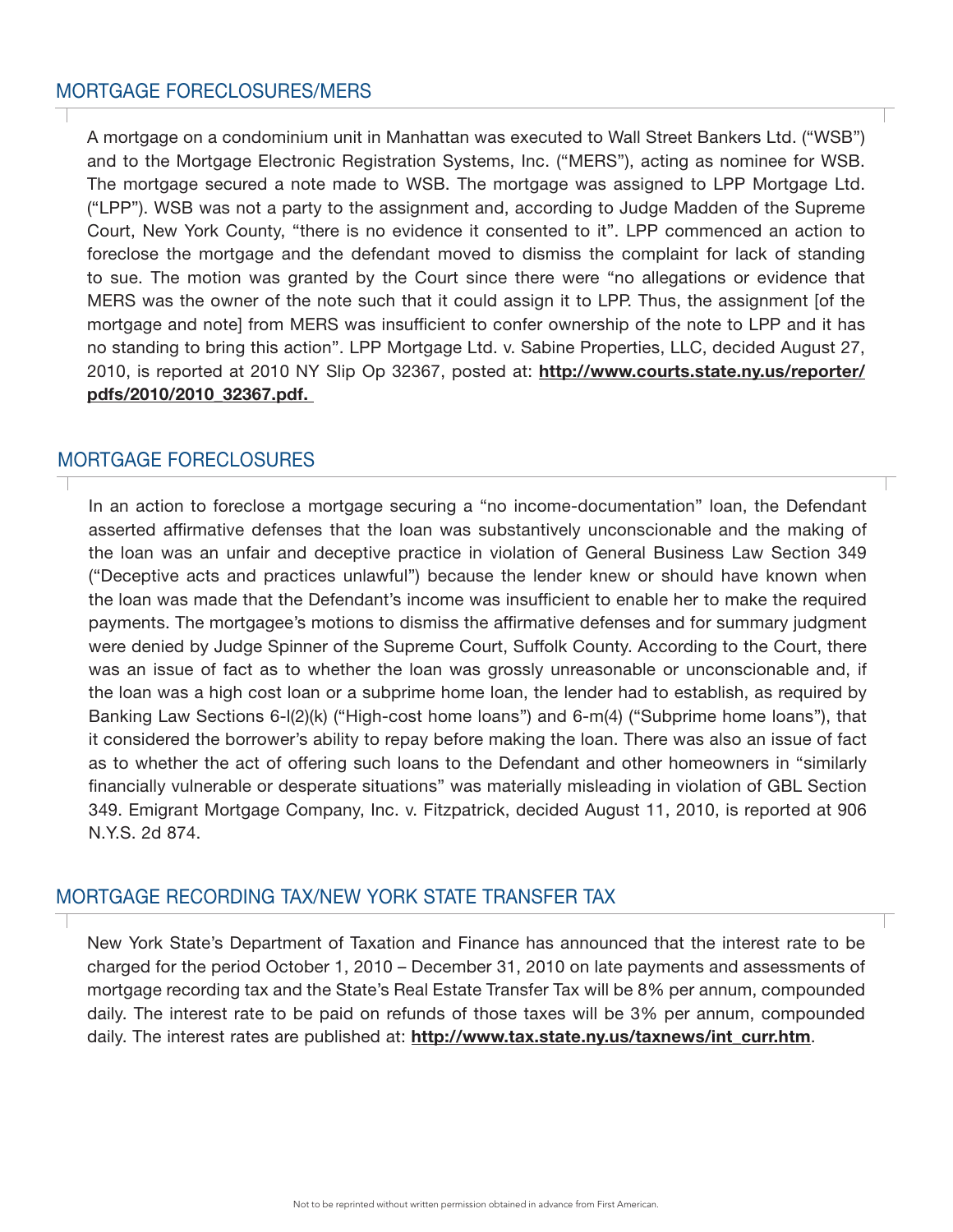#### POWERS OF ATTORNEY/STATUTORY GIFTS RIDER

As reported in Current Developments issued August 19, 2010, Chapter 340 of the Laws of 2010 directed the New York State Law Revision Commission ("LRC") "to study all aspects of the implementation of" Title 15 ("Statutory Short Form and Other Powers of Attorney for Financial and Estate Planning") of Article 5 of New York's General Obligations Law and to report to the Governor and the Legislature. Its preliminary report on the Statutory Gifts Rider is posted at: http://www.lawrevision. state.ny.us/reports/revisedseptember1report.pdf. A further report is required to be issued by the LRC by January 1, 2012.

#### STATUTE OF FRAUDS

Under subsections "2" and "3" of General Obligations Law Section 703 ("Conveyances and contracts concerning real property required to be in writing"), also known as the Statute of Frauds, a contract for the sale of real property is void unless it is evidenced "in [a] writing subscribed to by the party to be charged" or by his lawfully authorized agent.

The Plaintiff in the case of Naldi v. Grunberg alleged that the Defendant failed to honor a right of first refusal granted to the Plaintiff, exercisable while the Plaintiff conducted due diligence before entering into a formal contract of sale. The right of first refusal was set forth in an exchange of emails between the parties' brokers. The Appellate Division, First Department, reversed the Order of the Supreme Court, New York County, denying the Defendant's motion to dismiss the complaint, finding that since there was no agreement on a purchase price in the emails there was "no meeting of the minds" and, therefore, the right of first refusal was unenforceable under the Statute of Frauds. The Appellate Division did, however, state that "an email will satisfy the statute of frauds so long as its contents and subscription meet all requirements of the statute".

According to the Appellate Division, an exchange of emails may be enforceable under either the Statute of Frauds or the Electronic Signatures in Global and National Commerce Act ("ESIGN") (15 USC Section 7001 et seq.). "[T]he terms 'writing' and 'subscribed' in GOL Section 5-703 should now be construed to include, respectively, records of electronic communications and electronic signatures…". "E-SIGN's requirement that an electronically memorialized and subscribed contract be given the same legal effect as a contract memorialized and subscribed on paper…is part of New York law, whether or not the transaction at issue is a matter 'in or affecting interstate or foreign commerce'". Naldi v. Grunberg, decided October 5, 2010, is reported at 2010 WL 3855189.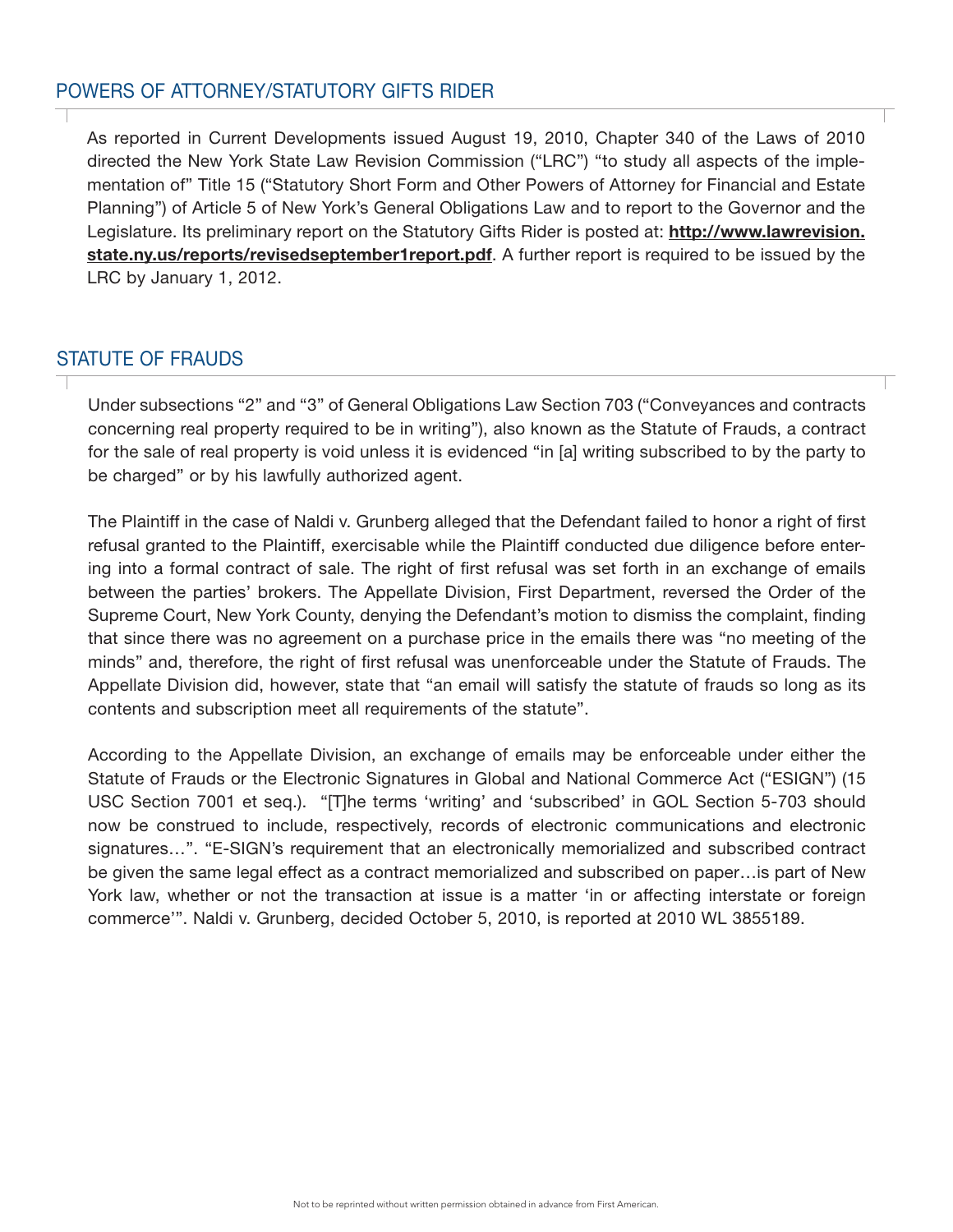#### TITLE INSURANCE

New York State's Insurance Department's Circular Letter No. 14 ("Title Insurance Companies' Issuance of Comfort Letters in Lieu of Endorsements"), dated September 14, 2010, addresses so-called "comfort" or "non-impairment" letters issued by underwriters and their agents that purport "to modify the obligations of an existing loan insurance policy or that are otherwise issued in lieu of issuing an endorsement to a policy". Such letters, according to the Department, "state that the coverage under an existing loan insurance policy continues in full force notwithstanding modifications to the insured loan". In its Circular Letter, the Department has directed title insurance companies not to "issue a comfort letter to a lender in lieu of issuing an endorsement in a form, and subject to the rates, approved by the Superintendant [of Insurance]". Circular Letter 14 is posted at: http://www.ins.state.ny.us/circltr/2010/cl2010\_14.htm

> Michael J. Berey Senior Underwriting Counsel/Senior Vice President First American Title Insurance Company No. 127. October 18, 2010 mberey@firstam.com